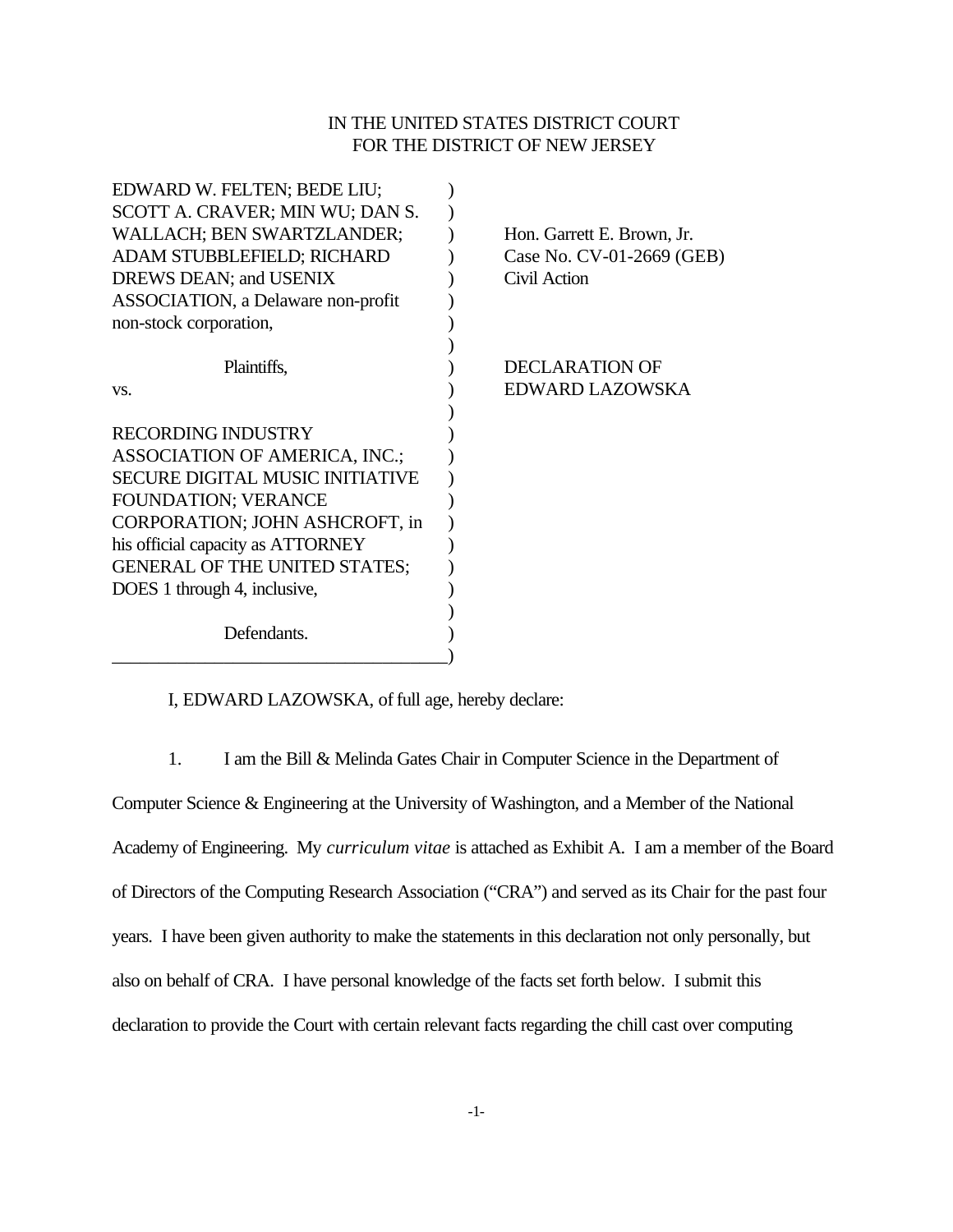research by the Digital Millennium Copyright Act, and more particularly, by the threats and actions of the defendants in the matter before this court.

2. CRA is an association of approximately 200 North American organizations active in computing research. These organizations include academic departments of computer science and computer engineering; laboratories and centers in industry, government, and academia engaging in basic computing research; and affiliated professional societies. A listing of CRA members is attached as Exhibit B.

3. CRA works with its member organizations to strengthen research and advanced education in computing and allied fields. CRA takes very seriously the "research" in its name. Thus we are particularly concerned that the anticircumvention provisions of the Digital Millennium Copyright Act ("DMCA") inhibit computing research or dissuade computing researchers from pursuing an entire class of problems.

## **The nature of computer systems research**

4. Much research in computer systems is based upon *analysis* – the careful examination of existing systems and approaches in order to understand what works well and what works poorly. This sort of examination leads to improvements that are both evolutionary and revolutionary. Researchers discover flaws. They invent new and improved ways to detect and correct flaws, and they invent new and improved approaches to system design and implementation. This investigative approach has driven the computer systems field forward at an extraordinary pace for more than half a century.

-2-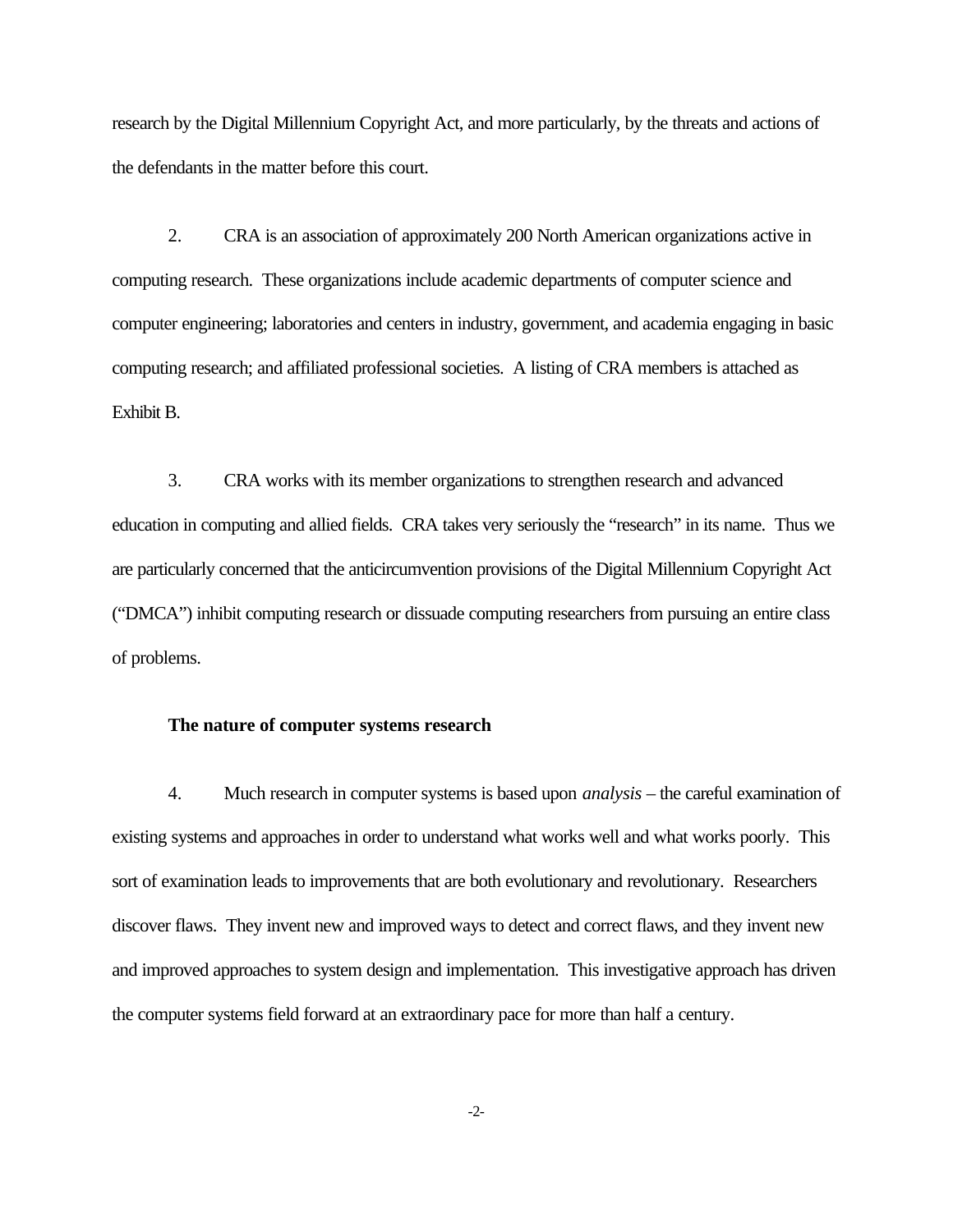5. Analysis is no less important when the system being studied is used to protect copyrighted works. Indeed, because the same basic elements used in copyright- and access-protection systems may be used in systems to protect the privacy of personal communications, the confidentiality of business data, or the security of financial transactions, to name a few, there is no bright line between study of systems with different practical applications.

6. The best encryption systems are not one-off systems designed from scratch for single use, but designs that build upon prior research. For this reason, it is critical that the researchers and engineers developing new systems be able to study existing ones for advantages and flaws. In turn, a system's ability to withstand repeated attacks best allows engineers and the public to trust its security.

## **The importance of open discussion and publication to computing research**

7. Open discussion of computing research and publication of its results is essential to the conduct of computing research. The computing research community is large – many thousands of individuals. It is ever-expanding: students join the research community and mature researchers move from one sub-field to another, in each case by studying the literature, just as in almost every other area of study. In computer science research, the "literature" includes code, algorithms, and their analysis.

8. Broad review and critique are fundamental to the advancement of research. Many computing research journals employ a peer-review process to select and refine papers for publication. The essence of peer-review is critique from "outsiders" not involved with the paper's underlying research, and the process depends upon the new perspectives reviewers bring from *not* being collaborators in a paper's development. Like other scientists and medical researchers, computing researchers use peer review to subject their claims to independent verification.

-3-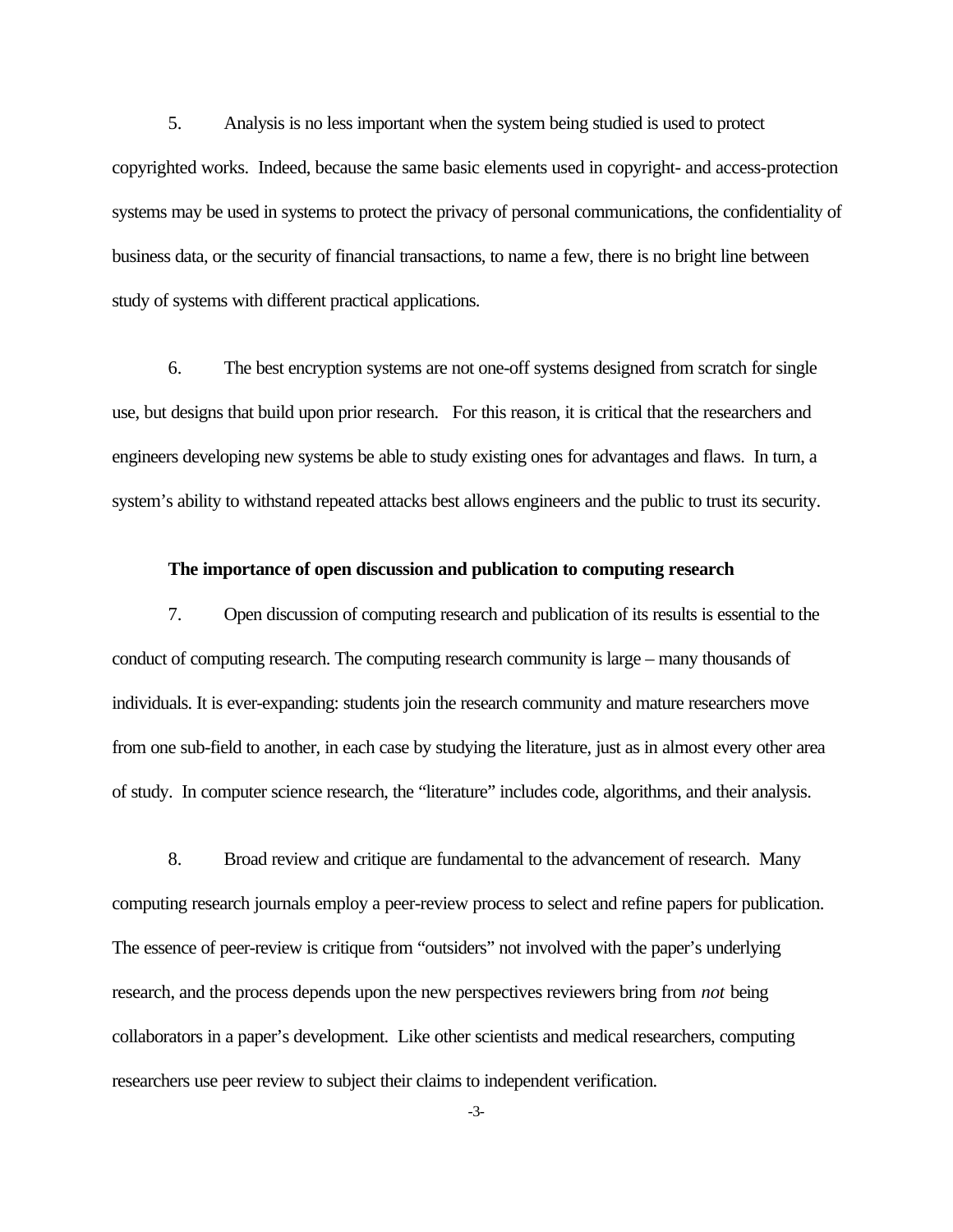9. All of computer science, and indeed all of science, is increasingly interdependent – results in one field or sub-field are relevant to researchers in other fields or sub-fields. Closed communities do not make progress at nearly the rate of open communities. For these reasons, CRA works to bring together diverse parts of the computing research field, to strengthen research efforts by bringing cohesiveness to the professional community. It does this in part by sponsoring interdisciplinary conferences and encouraging researchers to publish and discuss their work with those outside their research niche.

10. Every three years, for example, CRA co-sponsors the Federated Computing Research Conference, a conference that brings numerous specialized computing research meetings and conferences together at the same time and place, enabling cross-communication among researchers who are not ordinarily in collaboration.

11. There is a long history of open research in computer security and information hiding. This is obvious simply from the fact that the Felten *et al*. paper was submitted to the *Fourth* International Information Hiding Workshop and then to the *10th* USENIX Security Symposium. Most of the security and information hiding technologies upon which we rely today are the products of this open research process.

12. The Felten *et al.* paper provides a useful case study of this research process, and of the benefits of open publication. For those who do research in copy protection or information hiding, the paper provides a careful scientific case study of six approaches, using a variety of analytic techniques. The paper makes specific contributions to deepening our understanding of why watermarking based upon echo hiding is not a viable technique – a fact first exposed in a paper published two years earlier

-4-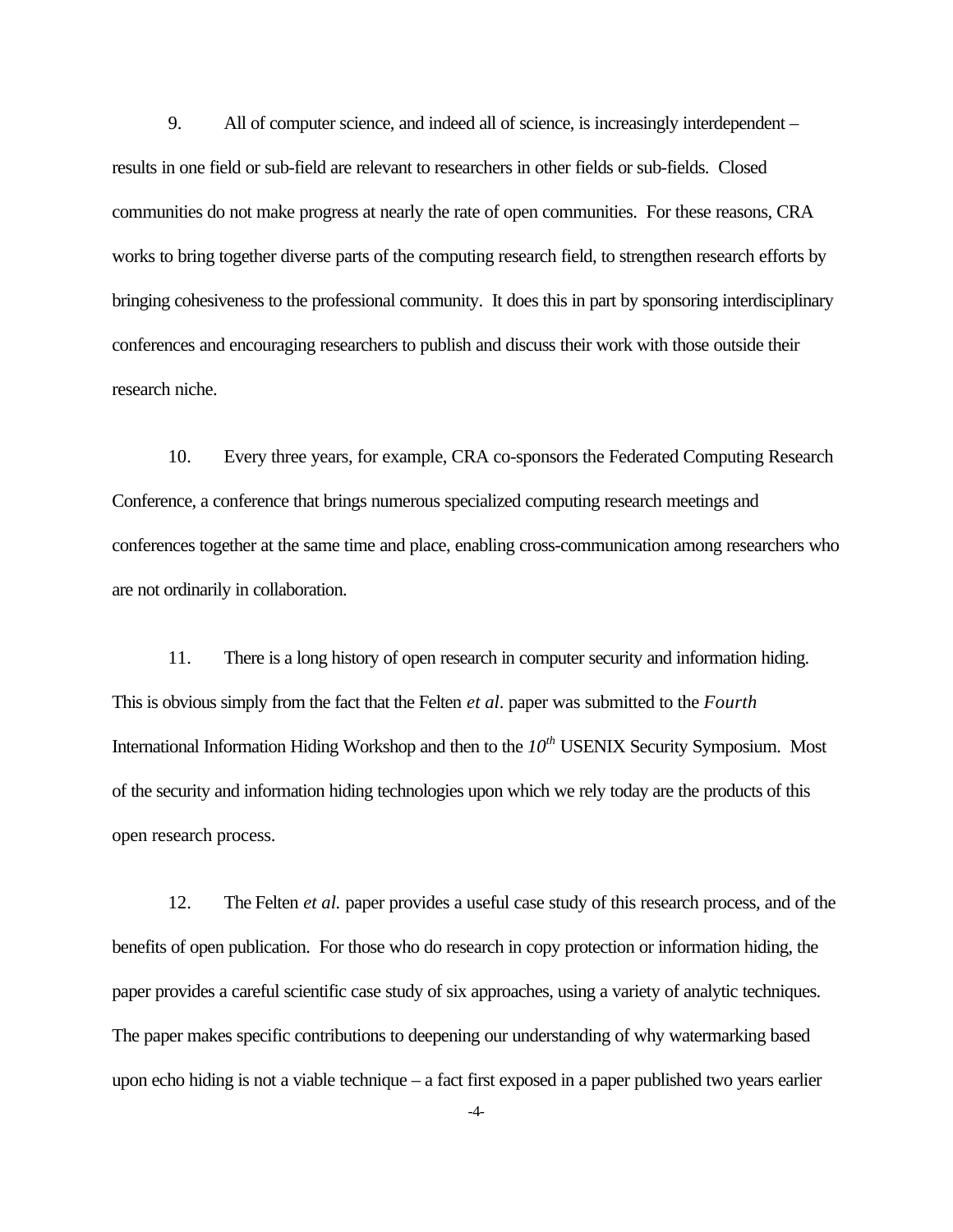by R. J. Anderson and F. A. P. Petitcolas (On the Limits of Steganography, *IEEE Journal of Selected Areas in Communications 16*,4 (May 1998)). The Felten *et al.* paper exposes the hurdles that future watermarking techniques must overcome if they are to be successful. The paper has *already* led to significantly improved approaches to watermarking.

13. For those who are indirectly interested in copy protection or information hiding – for example, potential users rather than researchers – the paper demonstrates that the approaches advocated by RIAA, SDMI, and Verance will not provide protection. This information is important, for example, to recording studios or recording artists considering these technologies for protection of their work. Indeed, there is a market for copy protection schemes in which these watermark schemes (and the companies which develop them) compete. With free flow of information about the cost and quality of different copy protection schemes, this market should lead to the production of better and cheaper schemes. By chilling the flow of information about the quality of competing copy protection schemes, the DMCA cripples the market's ability to reward higher quality schemes.

14. More generally, computing history is filled with examples of developments that drew upon cross-fertilization among disciplines, often unexpectedly. The RSA cryptography system that now underlies many secure communications was developed by complexity theorists (a field at the interface of mathematics and computer science) Ron Rivest, Adi Shamir, and Len Adelman after they learned of and applied their expertise to the public key cryptography work of Whitfield Diffie and Martin Hellman.

15. Breakthroughs in the theory of graph coloring algorithms from the theoretical computing community were later employed by the compiler community to optimize register allocation. That in turn enabled computer architects to design computers with more registers, a breakthrough that spawned the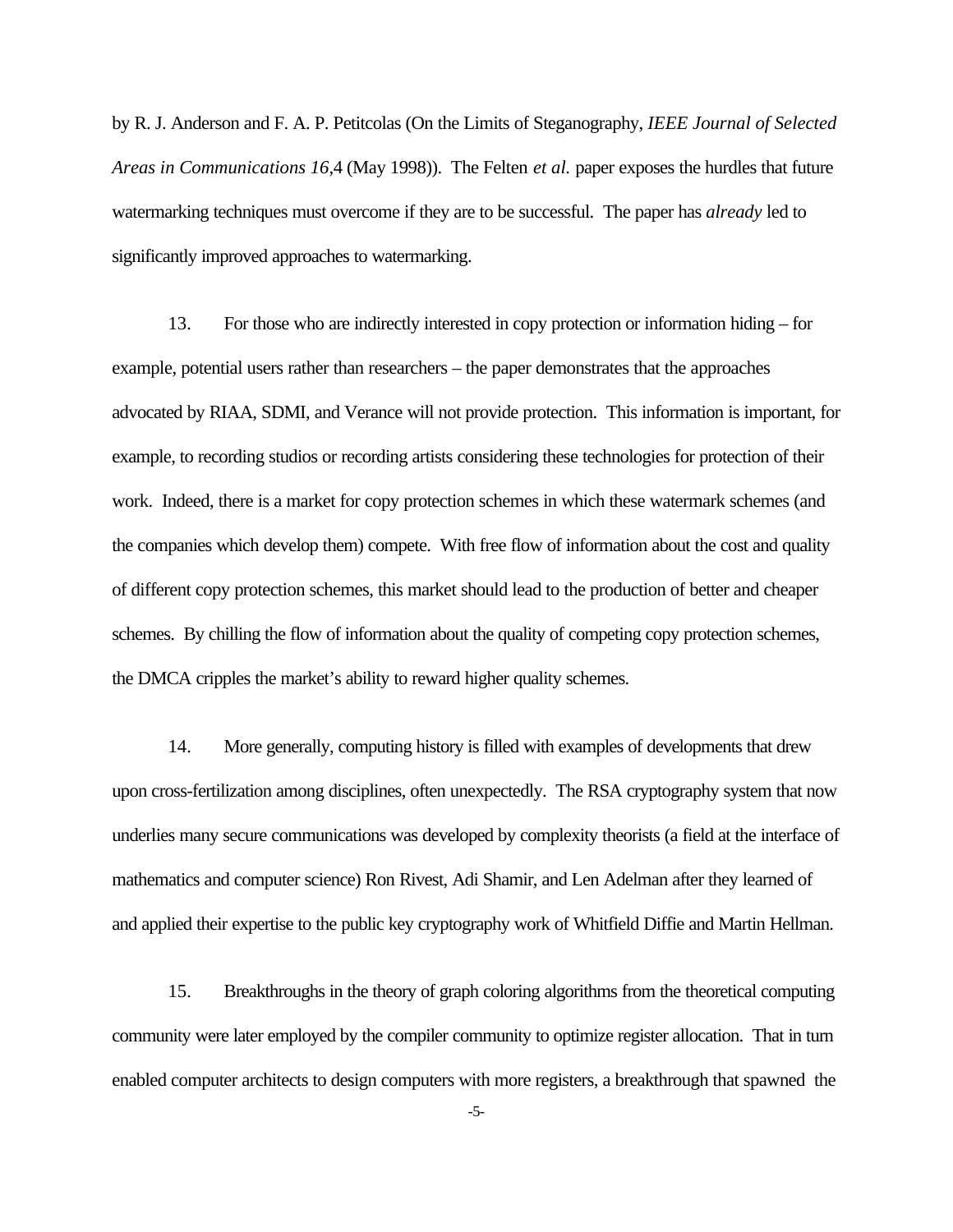faster Reduced Instruction Set Computers (RISC) that have been in widespread use since 1985. (*Computer Architecture: A Quantitative Approach, 2nd Edition*, Hennessy and Patterson, 1996, at 92).

16. Computer anti-virus experts rely heavily on public dissemination of timely information about threats on the horizon. For instance, the recent "Code Red" worm was designed to spread rapidly for about a week, and it was very successful at infecting more than 200,000 computers. Security researchers across the country rallied together in a concerted effort to blunt the attack, and discovered through last-minute reverse engineering (disassembly) that the worm was designed to make all infected machines attack the White House web server on a specified date. With only a few days to counter this threat, experts were able to study the reverse engineered worm to identify a weakness of the attack and counter it, protecting the White House web server and others. This containment of the Code Red worm would not have been possible without immediate, unrestricted public dissemination of full information about its spread, which included open discussion of the flaws it exposed in other computer software.

17. In 1989 complexity theorists Adi Shamir and Eli Biham invented the technique called differential cryptanalysis, which called into question the strength of the famous DES block cipher, which was then being used by all commercial banking systems and by the U.S. government. Nonetheless, the two scientists were treated as heroes rather than criminals. Their invention of differential cryptanalysis taught the encryption community how to design block ciphers to resist this class of attacks. In fact, the newly adopted AES block cipher (the Federal Advanced Encryption Standard adopted by the U.S. Government) is specifically designed to resist differential cryptanalysis. In other words, the publication

-6-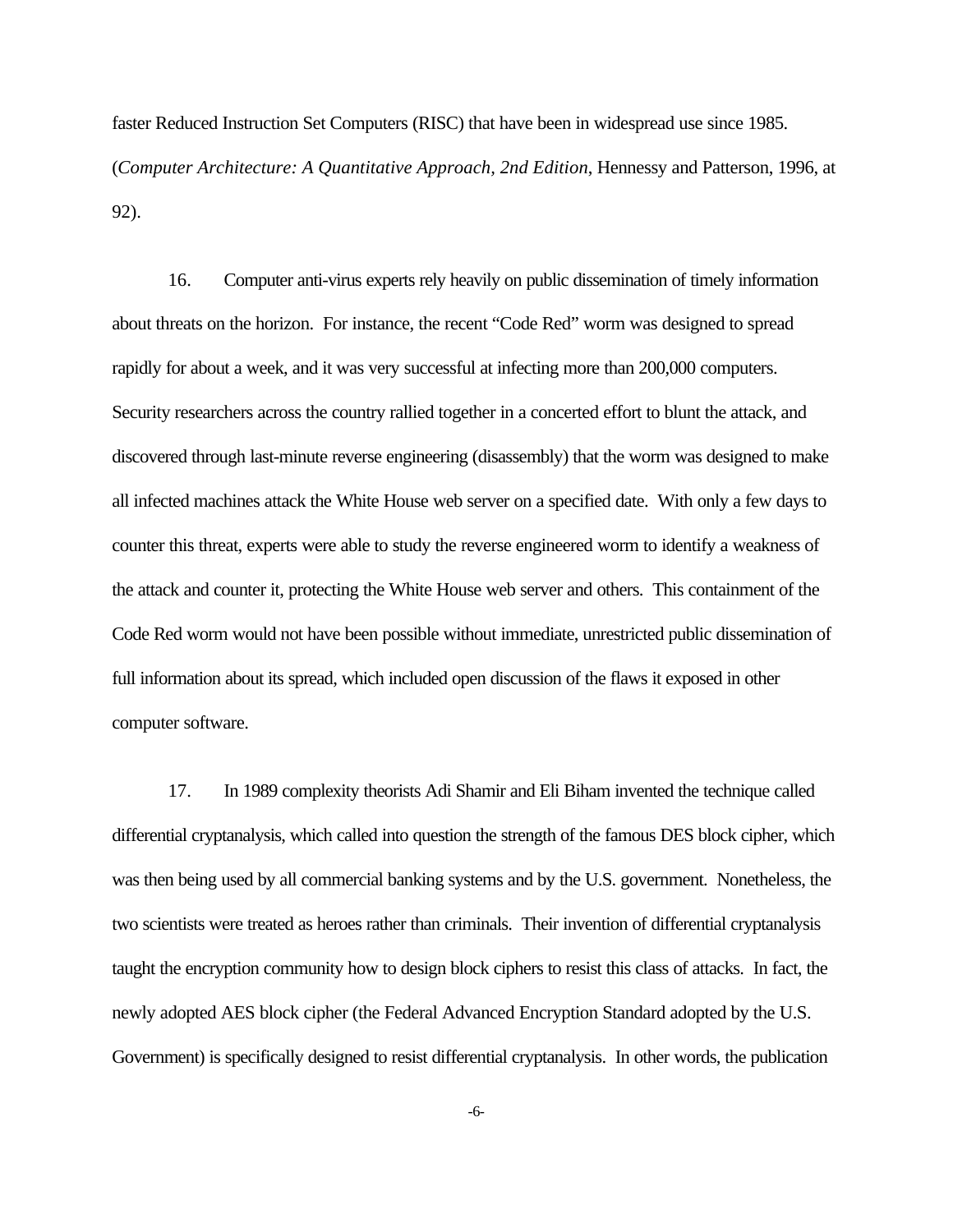of a new means of attacking encryption — differential cryptanalysis — made it possible for the research community to design the AES block cipher that is now the federal encryption standard. The analogy to watermarking is obvious. A break of a watermarking system teaches the research community how to design better systems. If a break exists it will be discovered. It is much better from everyone's perspective if researchers discover the break and publish it than if unscrupulous discoverers of the break exploit it without public notice.

18. The DMCA, however, chills research and publication when the technologies or systems in question are used to protect copyrighted works. It effectively allows copyright holders or the manufacturers of copy- and access-control technologies to preempt a field of research simply by choosing to encrypt copyrighted works with the technology. Even the statutory exceptions force researchers to justify their efforts to copyright holders before they begin work.

## **The chilling effect of the DMCA's anticircumvention provisions**

19. CRA is concerned that as written and as invoked by the RIAA, SDMI, and Verance, section 1201 of the DMCA has a substantial chilling effect on computing research. Fears of violating vaguely-defined prohibitions are expected to lead researchers to choose "safer" topics of study than encryption and data-hiding and to censor their publications rather than risk lawsuits.

20. While computing researchers do not intend to violate copyright law, this law is unclear on what exchanges of information might be deemed to "offer to the public, provide, or otherwise traffic in [a] technology, product, service, device, component, or part thereof" that is subject to its prohibition, as primarily designed for circumvention or having limited non-circumvention commercially significant

-7-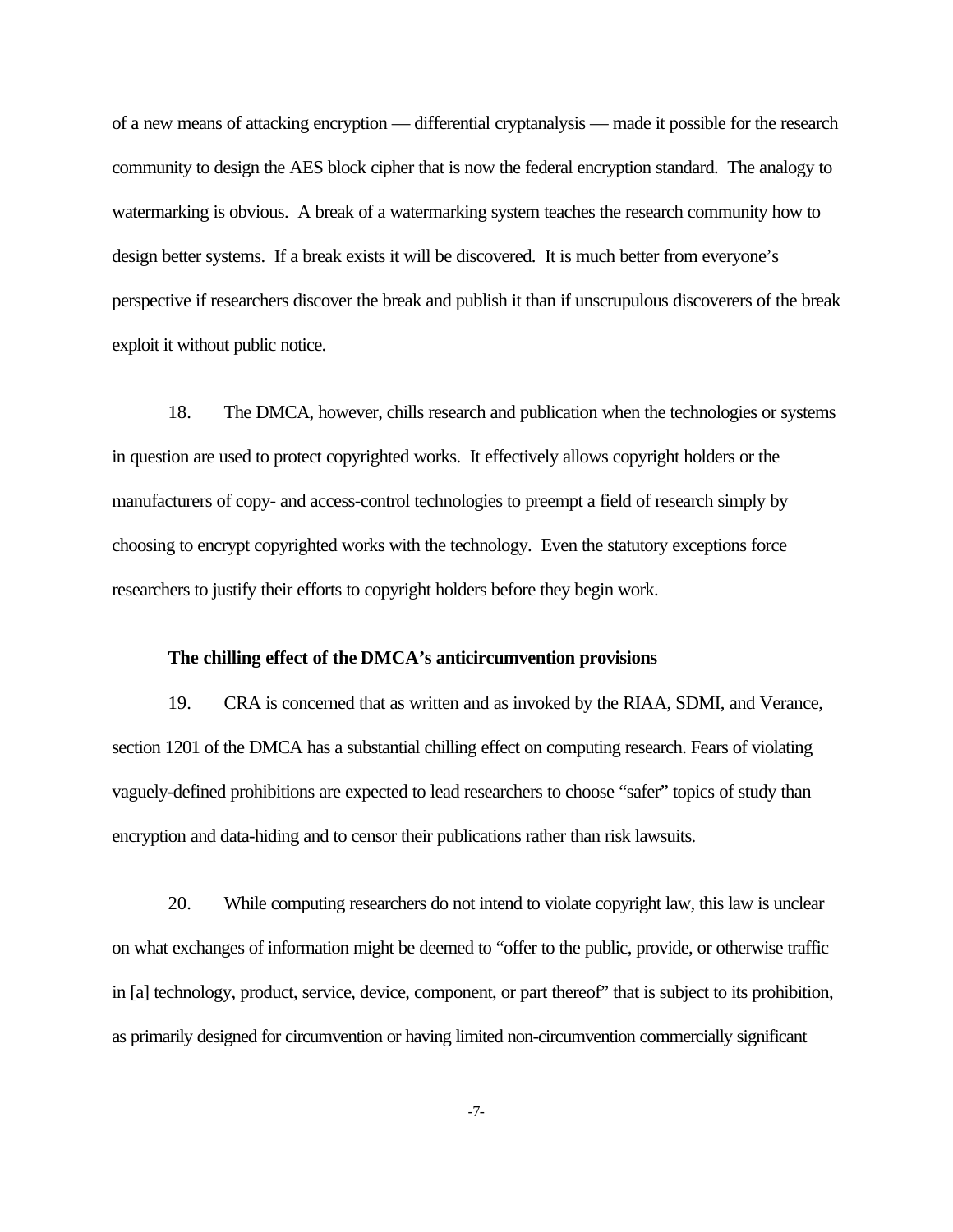purpose or use. The ambiguity of the law may lead researchers to steer a wide berth away from encryption and data-hiding research that relates to access- and copy-control schemes.

21. Since in computer science as in other academic disciplines, publication is important to advancement in the field, students are less likely to choose areas in which they fear they will be unable to publish their results, and professors will hesitate to recommend these fields so strongly. As a result, less research and investigation is likely to be done in encryption and data-hiding fields chilled by the DMCA.

22. In particular, the DMCA's references to "technology," including a "component or part thereof" of a circumvention technology could be read to encompass the snippet of code a researcher includes in his paper as part of his explanation of a newly-discovered security flaw. SDMI, in threatening Felten *et al.* with suit over the publication of their research paper, appears to take this broad view, including research papers within the ambit of prohibited "technology."

23. The prong of the anti-device tests that captures technologies with "only limited commercially significant purpose or use other than to circumvent" may likewise fail to shield researchers — whose intermediate-stage work may have *no commercial* purpose. The commercial significance of much theoretical computing research is realized only long after its initial publication. For example, in 1988, British mathematician John Pollard invented a new factoring algorithm, the number field sieve. Last year, in 2000, this algorithm was used to break the RSA-512 challenge, showing important insecurities in 512-bit RSA keys, and prompting the industry to institute 1024-bit keys in their place. Only the publication of Pollard's research and its use when it had no "commercially significant purpose" allowed researchers to follow it up with improvements to computer systems in commercial use.

-8-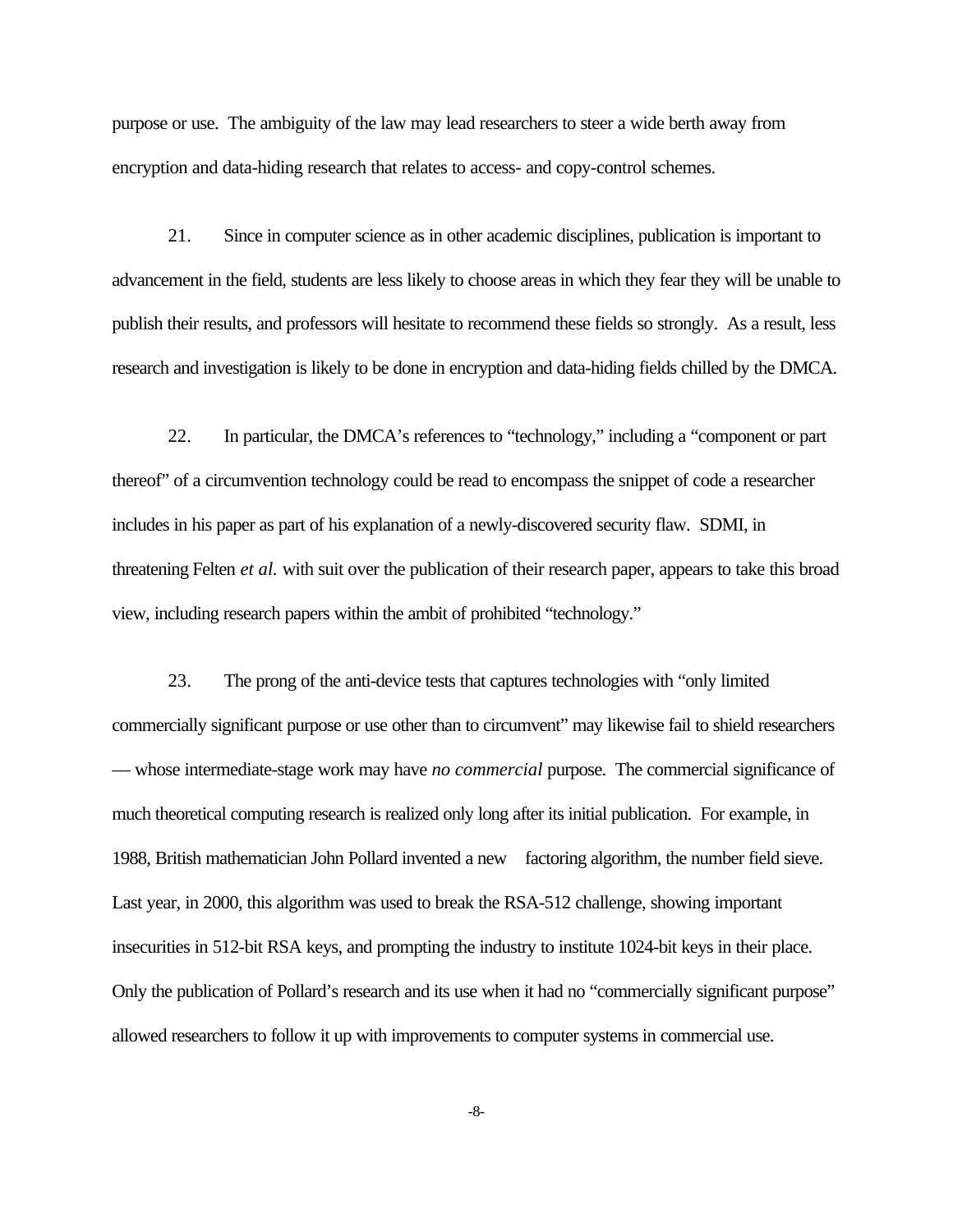24. As described above, collaboration in computing research often arises serendipitously, when one researcher's interest is sparked by a detail in a paper on a topic far removed from his or her own. These researchers may end up "working collaboratively" only because they were able to meet through the sharing of information. Yet the DMCA chills the publication of just the details that might interest one researcher in another's work — unless the permission to share decryption technology among those "working collaboratively" extends to the wide range of potential collaborators.

25. From my perspective, as an active computing researcher and one who directs and collaborates with others on research, the exceptions of 1201(f) and (g) do not reach far enough to protect computing research as it is actually done. For example,  $1201(g)$  purports to exempt activities "necessary to identify and analyze flaws and vulnerabilities of encryption technologies applied to copyrighted works," yet the exception places burdensome pre-conditions on that research, unreasonably limits who may perform it, and stifles publication of its results.

26. The DMCA fosters a dangerous information imbalance. In this case, for example, it allows the publishers of encryption technology to claim greater efficacy and security than their products warrant, then use the law to silence those who would reveal the technologies' flaws. In this case, the law gives content providers a false sense of security, achieved through law, not technical effectiveness. Preventing researchers from discussing a technology's vulnerabilities does not make them go away — in fact, it may exacerbate them as more people and institutions use and come to rely upon the illusory protection. Yet the commercial purveyors of such technologies often do not want truthful discussions of their products' flaws, and will likely withhold the prior approval or deny researchers access for testing if the law supports that effort.

-9-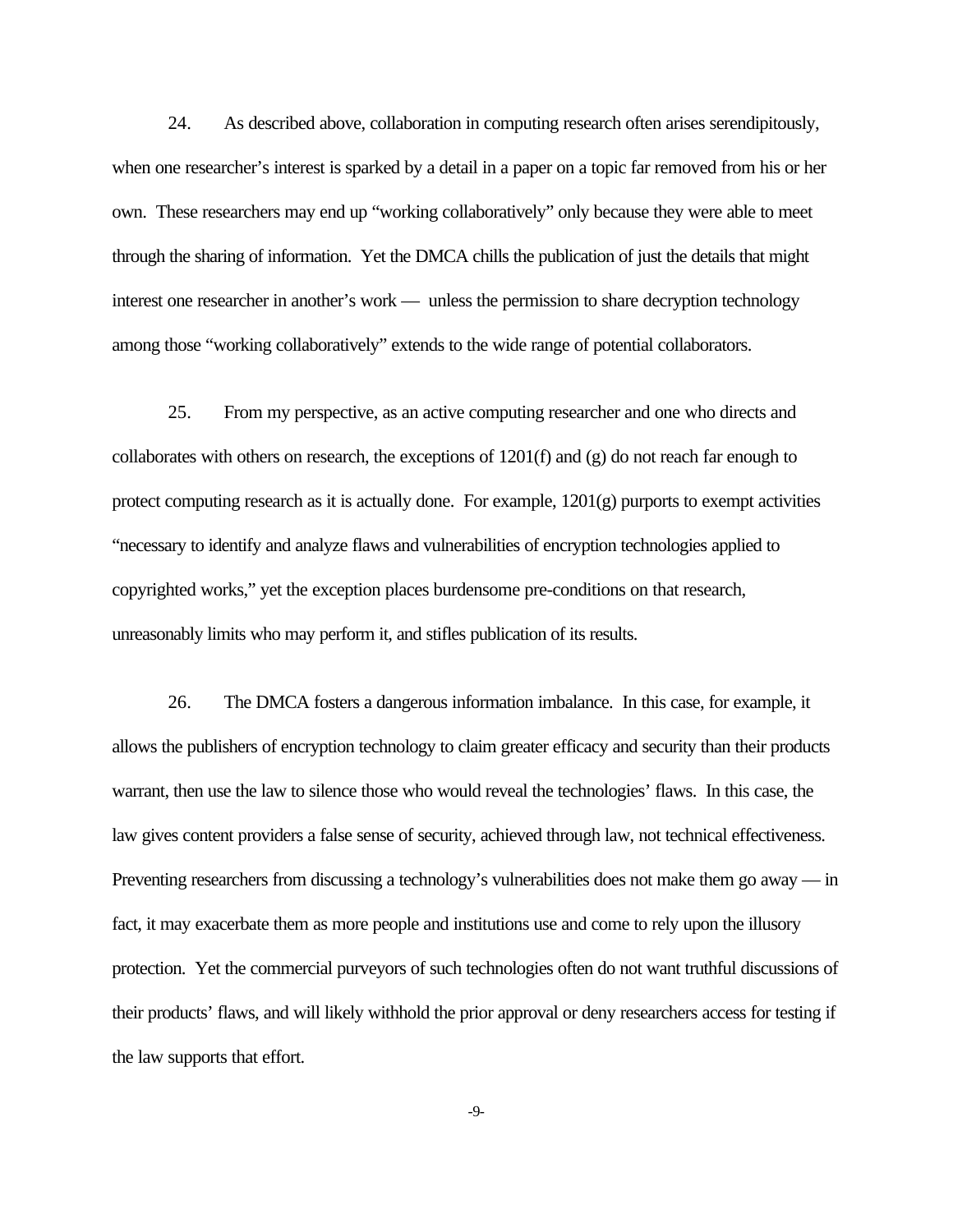27. The recent arrest of a Russian researcher has only added to CRA members' concerns about the breadth with which the DMCA is being applied. Dmitry Sklyarov, a Russian Ph.D. student, was in the country for a computer security conference at which he gave a presentation on the insecurity of Adobe's eBook encryption technology. Following the presentation, he was arrested and charged with trafficking in a product designed to circumvent copyright protection, in criminal violation of the DMCA, based on his employer's sale of a software program to read encrypted eBooks. (Criminal Complaint, July 17, 2001

<http://www.usaondca.com/press/assets/applets/2001\_07\_17\_sklyarov.pdf>) Since that arrest, CRA members have heard from several foreign researchers who are now planning to curtail visits to the United States — including attendance at computing research conferences — because they fear their research might make them targets of similar lawsuits or prosecutions. Alan Cox, a prominent British Linux kernel programmer, resigned from a USENIX committee, saying that he felt it was no longer safe for foreign software engineers to visit the United States.

28. CRA is vitally concerned that the pall cast by the DMCA's anticircumvention provisions will stifle its members' research efforts and weaken academic computing research programs. In turn, we fear the shadow of the law's ambiguities will reduce our ability to contribute to industrial research in encryption and data-hiding technologies at the heart of our information infrastructure.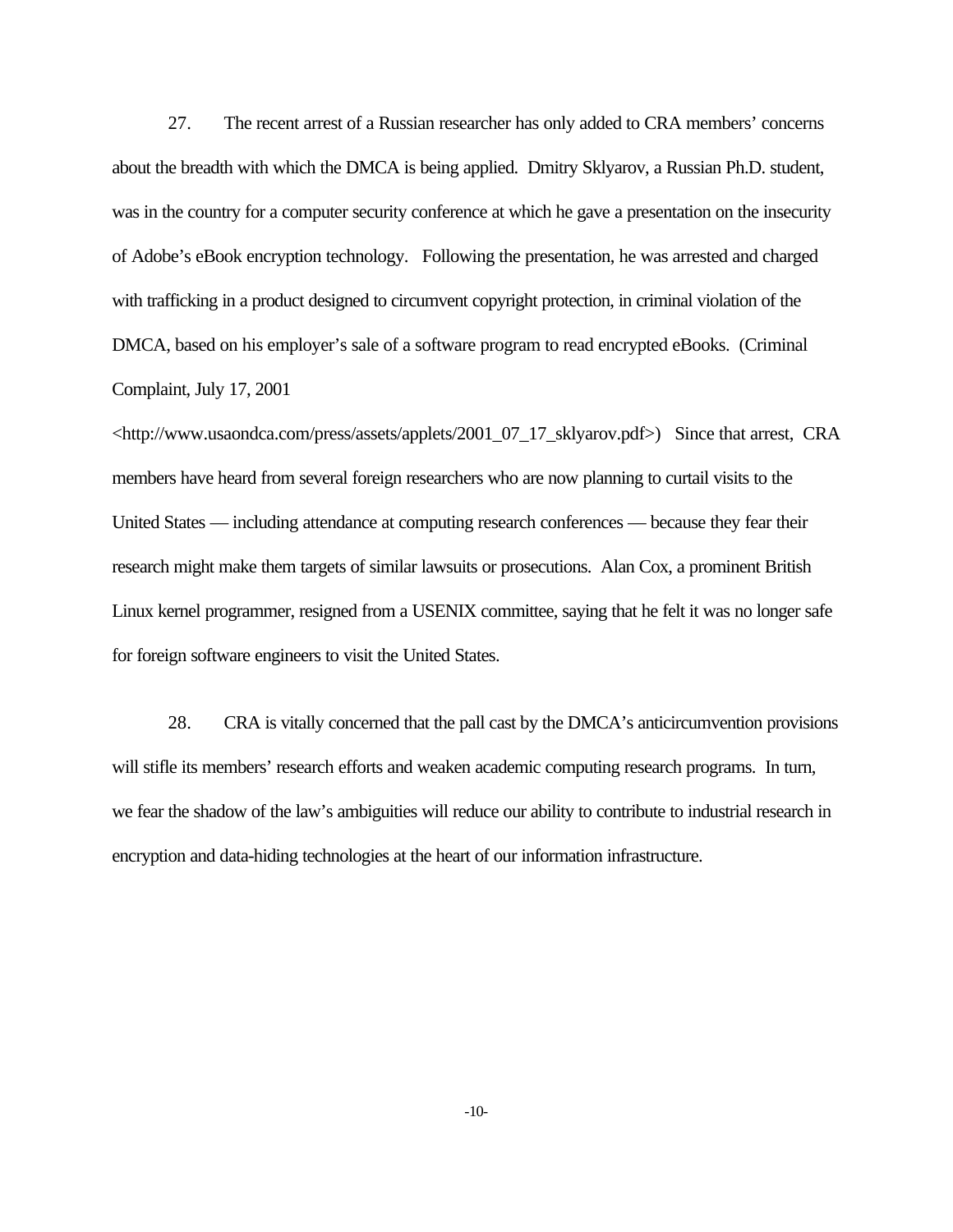29. I declare under penalty of perjury that the foregoing is true and correct. Executed on

\_\_\_\_\_\_\_\_\_\_\_\_\_\_\_\_\_\_\_\_\_\_\_\_\_\_ \_\_\_\_\_\_\_\_\_\_\_\_\_\_\_\_\_\_\_\_\_\_\_\_\_\_\_\_\_\_\_

August 9, 2001, in Seattle, Washington.

Dated: August 9, 2001

Edward Lazowska

68 Locust Lane 2700 Pacific Avenue, Princeton, NJ 08540 Wildwood, NJ 08260 phone (609) 921-0391 phone (609) 729-1333 fax (609) 921-7405 fax (609) 522-4927

Gino J. Scarselli James S. Tyre 664 Allison Drive 10736 Jefferson Blvd., # 512 Richmond Hts., OH 44143 Culver City, CA 90230-4969 (216) 291-8601 (phone and fax) phone (310) 839-4114

Cindy A. Cohn Joseph P. Liu Lee Tien Boston College Law School Robin D. Gross 885 Centre Street Electronic Frontier Foundation Newton, MA 02459 454 Shotwell St. phone (617) 552-8550 San Francisco, CA 94110 phone (415) 436-9333 fax (415) 436-9993

Grayson Barber (GB 0034) Frank L. Corrado (FLC 9895) Grayson Barber L.L.C. Rossi, Barry, Corrado & Grassi, PC

fax (310) 839-4602

Attorneys for Plaintiffs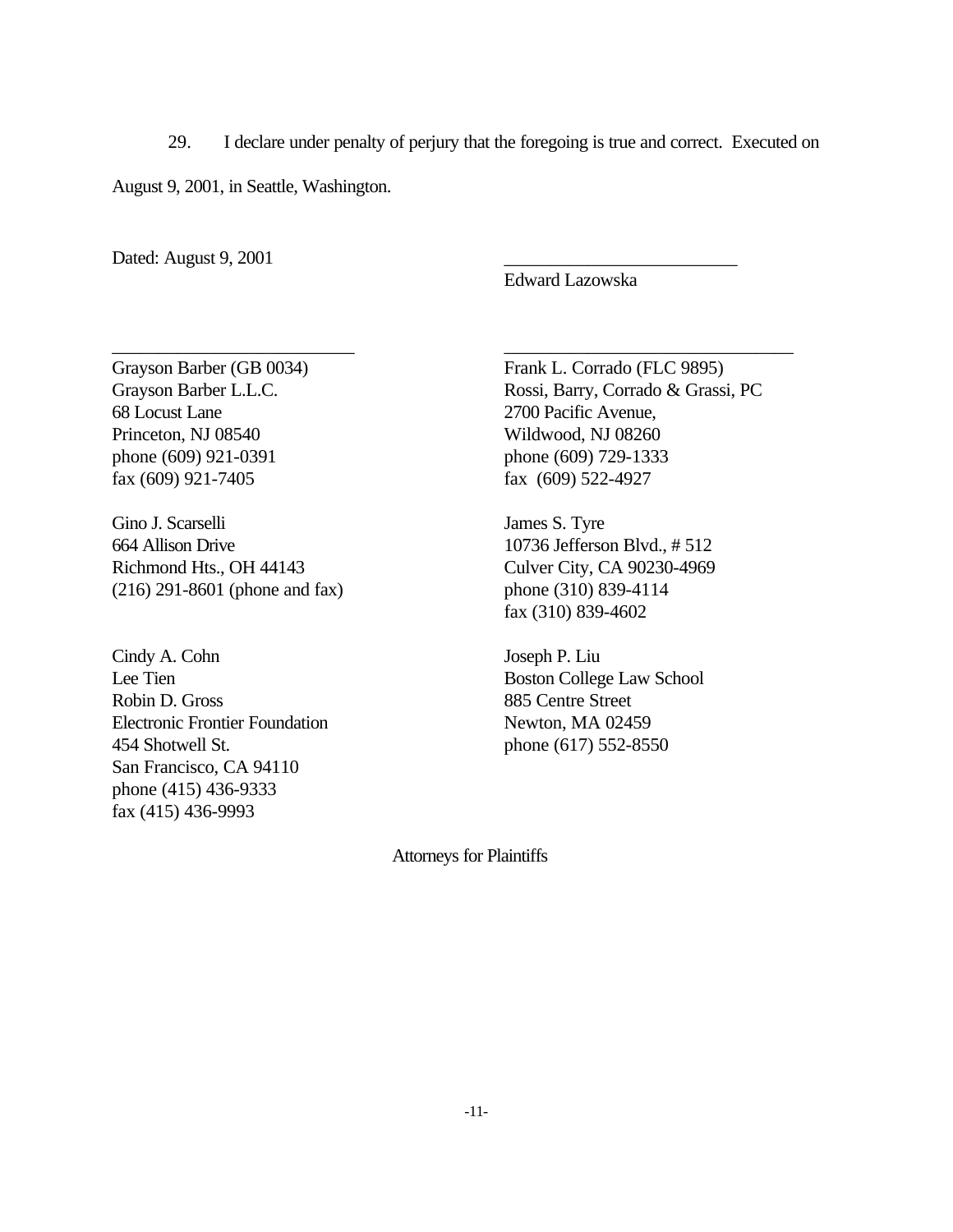**EXHIBIT A Curriculum vitae of Edward Lazowska**